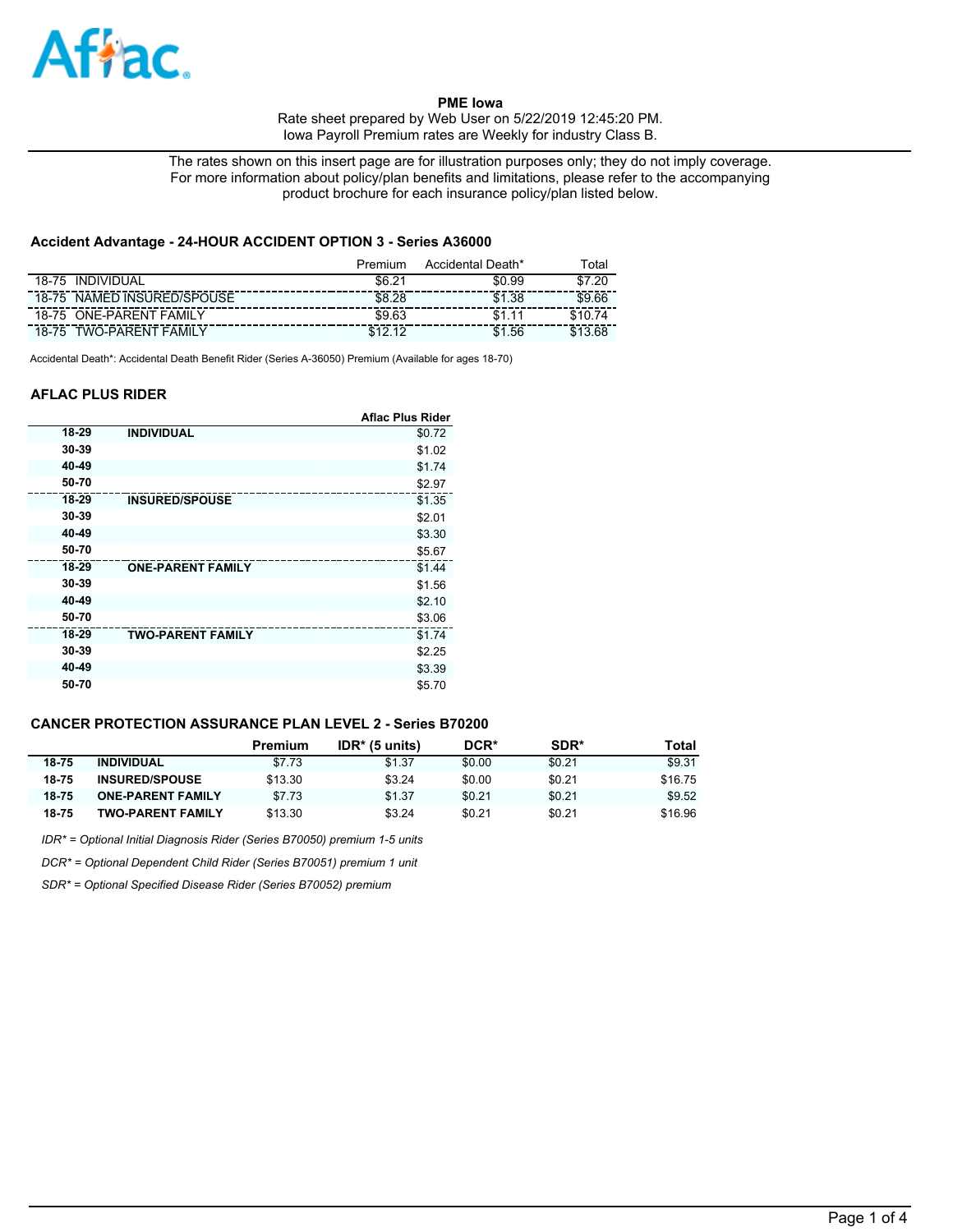

The rates shown on this insert page are for illustration purposes only; they do not imply coverage. For more information about policy/plan benefits and limitations, please refer to the accompanying product brochure for each insurance policy/plan listed below.

## **CRITICAL CARE PROTECTION POLICY - Series A74300**

|           |         | Individual            |              |              |       |         | <b>One Parent Family</b> |              |              |
|-----------|---------|-----------------------|--------------|--------------|-------|---------|--------------------------|--------------|--------------|
| Age       | Premium | <b>FOBBR</b>          | <b>SHERR</b> | Total        | Age   | Premium | <b>FOBBR</b>             | <b>SHERR</b> | Total        |
| 18-35     | \$4.11  | \$0.54                | \$0.27       | \$4.92       | 18-35 | \$6.99  | \$0.57                   | \$0.30       | \$7.86       |
| 36-45     | \$5.82  | \$0.99                | \$0.66       | \$7.47       | 36-45 | \$8.25  | \$1.05                   | \$0.66       | \$9.96       |
| 46-55     | \$8.58  | \$1.17                | \$1.08       | \$10.83      | 46-55 | \$10.62 | \$1.20                   | \$1.08       | \$12.90      |
| 56-70     | \$11.88 | \$1.29                | \$1.53       | \$14.70      | 56-70 | \$14.97 | \$1.35                   | \$1.56       | \$17.88      |
|           |         |                       |              |              |       |         |                          |              |              |
|           |         | <b>Insured/Spouse</b> |              |              |       |         | <b>Two Parent Family</b> |              |              |
| Age       | Premium | <b>FOBBR</b>          | <b>SHERR</b> | <b>Total</b> | Age   | Premium | <b>FOBBR</b>             | <b>SHERR</b> | <b>Total</b> |
| 18-35     | \$7.89  | \$1.08                | \$0.54       | \$9.51       | 18-35 | \$8.94  | \$1.11                   | \$0.57       | \$10.62      |
| $36 - 45$ | \$10.44 | \$1.98                | \$1.11       | \$13.53      | 36-45 | \$11.37 | \$2.04                   | \$1.20       | \$14.61      |
| 46-55     | \$16.08 | \$2.34                | \$1.86       | \$20.28      | 46-55 | \$17.04 | \$2.37                   | \$2.01       | \$21.42      |

*FOBBR: First Occurrence Building Benefit Rider (Rider Series A74050)*

*SHERR: Specified Health Event Recovery Benefit Rider (Rider Series A74051)*

## **AFLAC-SHORT TERM DISABILITY - Series A-57600**

**Elimination Period Accident/Sickness - 0/7 DAYS**

| <b>Annual Income</b>  |       | \$22.000 | \$24.000 | \$26,000 | \$28,000 | \$30,000 | \$32,000 | \$34,000 | \$36,000 | \$38,000 | \$40,000 |
|-----------------------|-------|----------|----------|----------|----------|----------|----------|----------|----------|----------|----------|
| <b>Benefit Period</b> | Aae   | \$1.100  | \$1.200  | \$1.300  | \$1.400  | \$1.500  | \$1.600  | \$1.700  | \$1.800  | \$1,900  | \$2,000  |
| 3 MONTHS              | 18-49 | \$7.59   | \$8.28   | \$8.97   | \$9.66   | \$10.35  | \$11.04  | \$11.73  | \$12.42  | \$13.11  | \$13.80  |
|                       | 50-64 | \$8.91   | \$9.72   | \$10.53  | \$11.34  | \$12.15  | \$12.96  | \$13.77  | \$14.58  | \$15.39  | \$16.20  |
|                       | 65-74 | \$10.56  | \$11.52  | \$12.48  | \$13.44  | \$14.40  | \$15.36  | \$16.32  | \$17.28  | \$18.24  | \$19.20  |

#### **AFLAC PLUS RIDER**

|       | <b>Aflac Plus Rider</b> |
|-------|-------------------------|
| 18-29 | \$0.72                  |
| 30-39 | \$1.02                  |
| 40-49 | \$1.74                  |
| 50-70 | \$2.97                  |

#### **AFLAC VALUE RIDER**

|       | <b>Aflac Value Rider</b> |
|-------|--------------------------|
| 18-69 | \$2.52                   |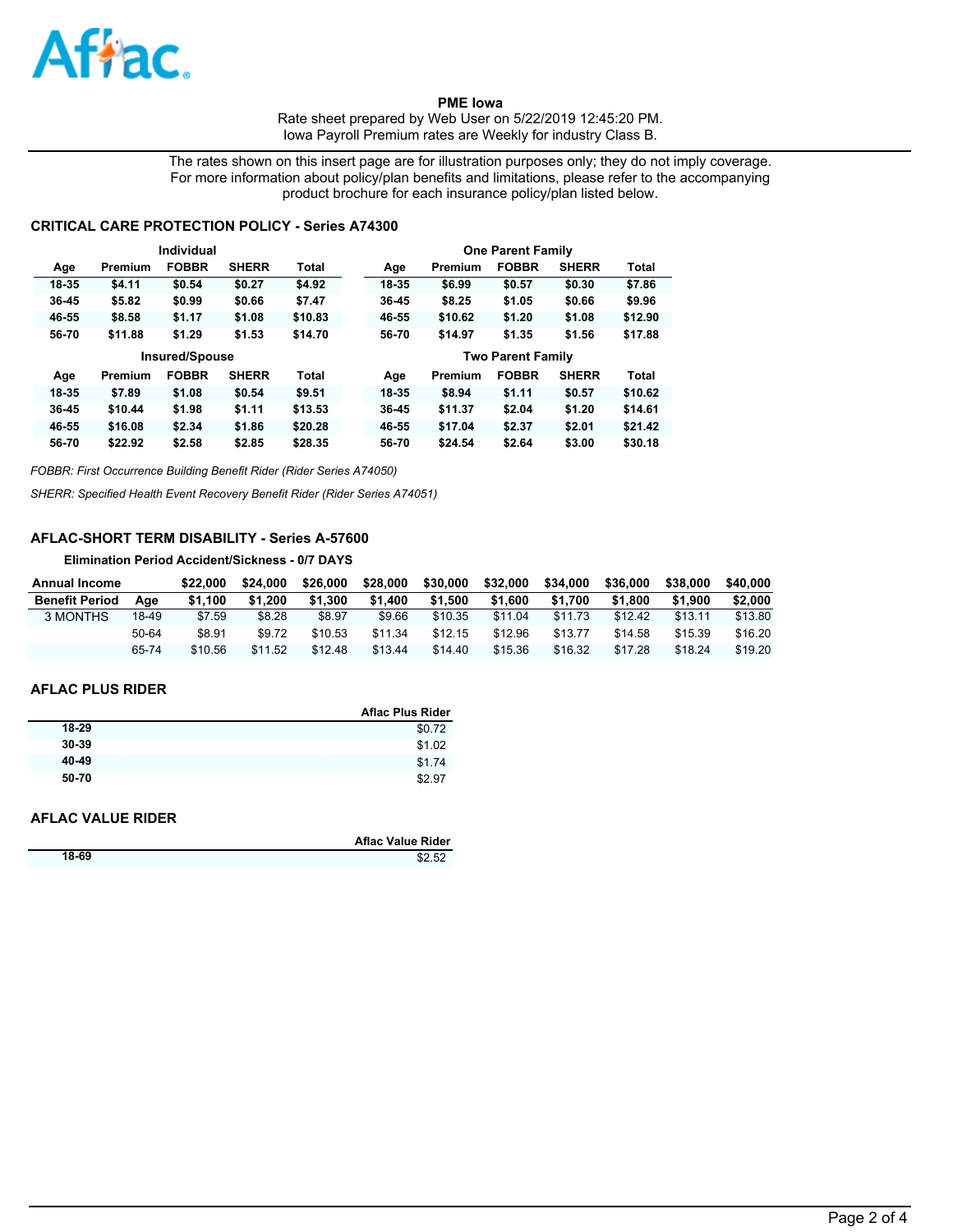

The rates shown on this insert page are for illustration purposes only; they do not imply coverage. For more information about policy/plan benefits and limitations, please refer to the accompanying product brochure for each insurance policy/plan listed below.

## **AFLAC HOSPITAL CHOICE - Option 1 Benefit Amount 500 - Series B40100**

|                         | Premium | <b>EBR</b> | <b>HSSCR</b> | Total   |
|-------------------------|---------|------------|--------------|---------|
| 18-49 INDIVIDUAL        | \$4.11  | \$2.79     | \$4.41       | \$11.31 |
| $50 - 59$               | \$4.23  | \$3.18     | \$5.67       | \$13.08 |
| 60-75                   | \$4.35  | \$3.21     | \$7.38       | \$14.94 |
| 18-49 INSURED/SPOUSE    | \$5.37  | \$5.88     | \$8.10       | \$19.35 |
| 50-59                   | \$5.70  | \$6.60     | \$11.22      | \$23.52 |
| 60-75                   | \$5.85  | \$6.66     | \$14.10      | \$26.61 |
| 18-49 ONE-PARENT FAMILY | \$5.37  | \$5.58     | \$6.12       | \$17.07 |
| 50-59                   | \$5.49  | \$5.70     | \$6.96       | \$18.15 |
| 60-75                   | \$5.64  | \$5.82     | \$9.12       | \$20.58 |
| 18-49 TWO-PARENT FAMILY | \$6.15  | \$7.14     | \$8.25       | \$21.54 |
| 50-59                   | \$6.27  | \$7.26     | \$12.03      | \$25.56 |
| 60-75                   | \$6.39  | \$7.56     | \$15.06      | \$29.01 |

*EBR\*: Extended Benefit Rider Premium (Available for ages 18-75)*

*HSSCR\*: Hospital Stay and Surgical Care Rider Premium (Available for ages 18-75) \*Note – The Extended Benefit Rider and Hospital Stay and Surgical Care Rider are not available with Option H.*